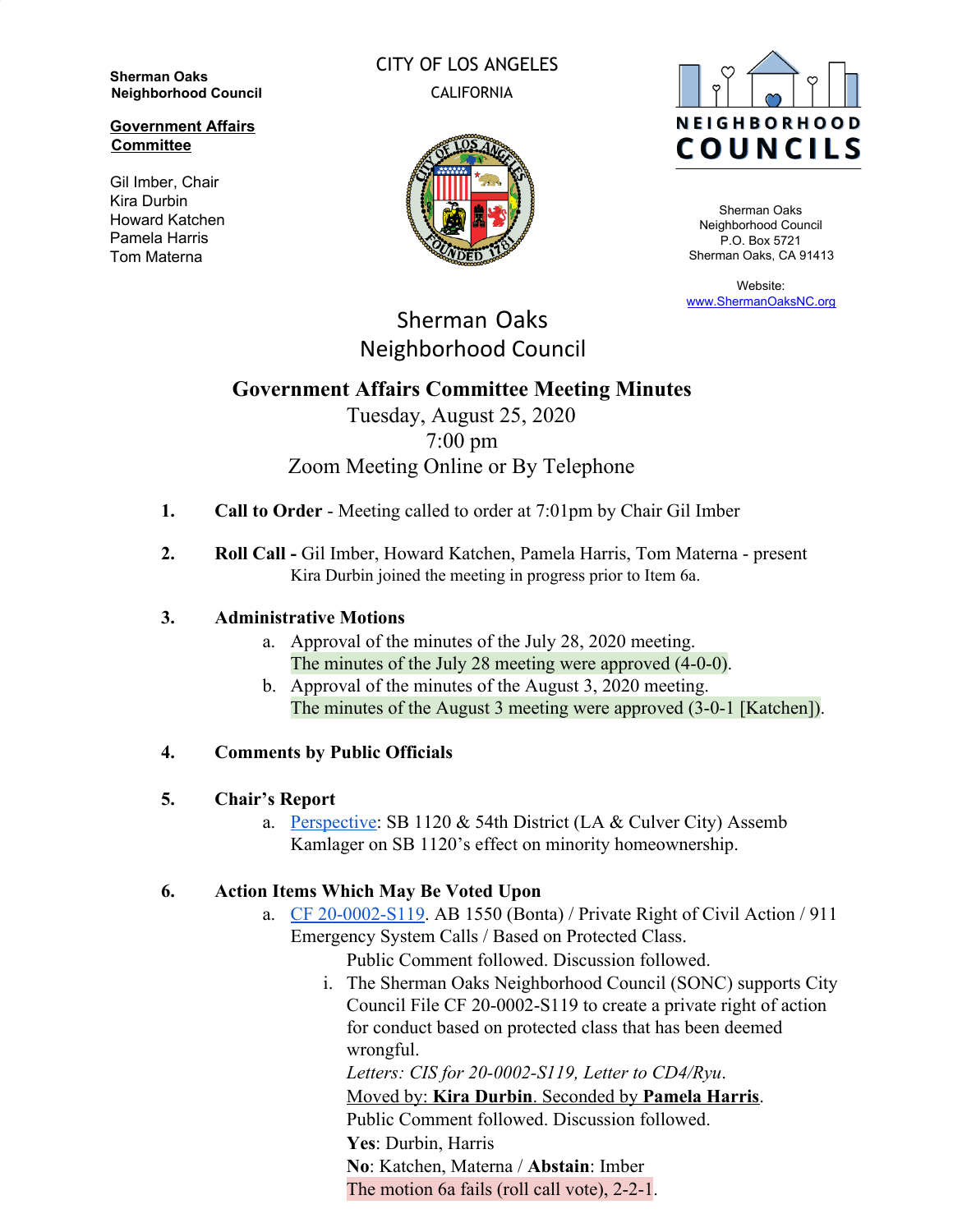Sherman Oaks Neighborhood Council Government Affairs Committee Minutes, Tuesday, August 25, 2020, 7:00 pm Page 2

- b. [CF 20-0002-S121](https://cityclerk.lacity.org/lacityclerkconnect/index.cfm?fa=ccfi.viewrecord&cfnumber=20-0002-S121). AB 1175 (Stern) / Potential Spread of Zoonotic Diseases / Animal Cruelty Protections / State Law Changes Proposals. Discussion followed (**S**B 1175).
	- i. No motion was offered.
- c. [Final Recommendations.](http://hollywoodburbankairport.com/wp-content/uploads/2020/06/AmmendedTaskForceMemberRecommendations_Final_-06082020.pdf) Southern San Fernando Valley Airplane Noise Task Force.
	- i. [Letter from Encino Neighborhood Council](https://www.scribd.com/document/473297637/Recommendations-sent-to-the-FAA-from-the-Task-Force-pdf) & [ENC Airport Cmte.](https://www.encinonc.org/docs/34483397-5669.pdf) Public Comment followed. Discussion followed.
	- ii. Tom Materna presented a motion, as indicated by the attached letter.

Moved by: **Tom Materna**. Seconded by **Kira Durbin**. Public Comment followed. Discussion followed. Motion to refer to the Traffic & Transportation Committee. Moved by: **Howard Katchen**. No second.

The Sherman Oaks Neighborhood Council (SONC) supports the recommendations of the Southern San Fernando Valley Airplane Noise Task Force and furthermore adopts the attached letter (presented at the end of these minutes).

*Letters: All Task Force Members, VNY CAC (Jason Price, Chair), LAWA (Justin Erbacci, CEO), and other parties as appropriate.*

Motion to amend by: **Gil Imber**. Seconded by **Tom Materna**. Public Comment followed. Discussion followed.

**Yes**: Durbin, Harris, Imber, Katchen, Materna

**No**: - / **Abstain**: -

The motion to amend 6c is adopted (roll call vote), 5-0-0.

Public Comment followed. Discussion followed.

**Yes**: Durbin, Harris, Imber, Katchen, Materna

**No**: - / **Abstain**: -

The motion as amended 6c is adopted (roll call vote), 5-0-0.

# **7. Additional Items for Discussion**

- a. [CF 20-0715](https://cityclerk.lacity.org/lacityclerkconnect/index.cfm?fa=ccfi.viewrecord&cfnumber=20-0715). Racism / Public Health Crisis / Policies and Procedures / Racial Equity Training.
	- i. Comments from SONC Board Member Alexandria Naseef. Supporting Document: [https://clkrep.lacity.org/onlinedocs/2020/20-0990\\_mot\\_08-11-20](https://clkrep.lacity.org/onlinedocs/2020/20-0990_mot_08-11-2020.pdf) [20.pdf](https://clkrep.lacity.org/onlinedocs/2020/20-0990_mot_08-11-2020.pdf)

*Unanimous consent to skip this item and postpone to a subsequent meeting*.

- b. [CF 20-1011](https://cityclerk.lacity.org/lacityclerkconnect/index.cfm?fa=ccfi.viewrecord&cfnumber=20-1011). 15485 Ventura Boulevard / Los Angeles Alliance for the Homeless / Litigation / Homeless Relocation.
	- i. The City of LA potentially seeks to acquire The Sherman Hotel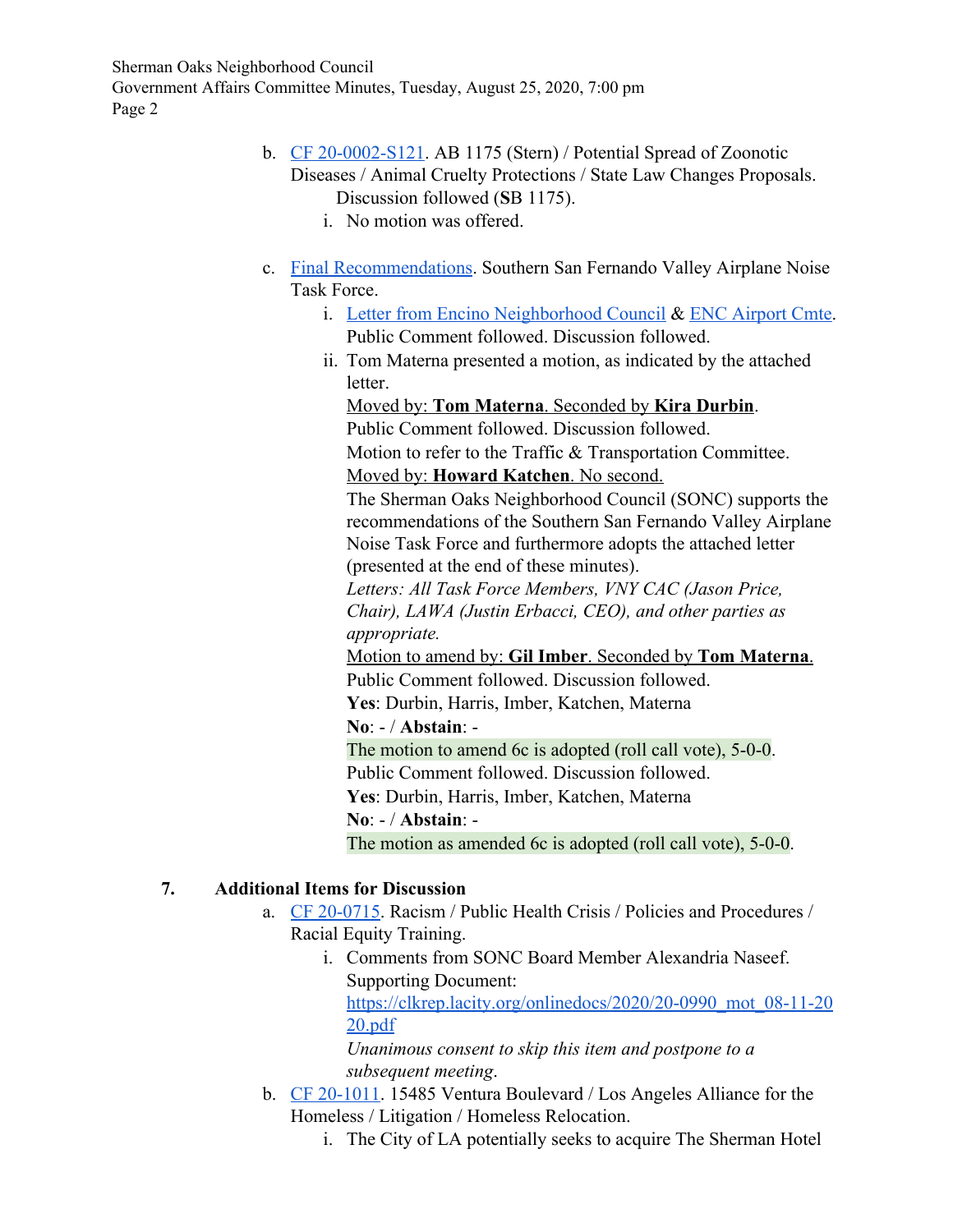Sherman Oaks Neighborhood Council Government Affairs Committee Minutes, Tuesday, August 25, 2020, 7:00 pm Page 3

> (15485 Ventura Blvd) in Sherman Oaks through eminent domain and to convert the site to housing for aforementioned purpose. Public Comment followed. Discussion followed.

- c. Close of Legislative Year 2020.
- d. Possible agenda items for next meeting.

### **8. Public Comments on Non-Agenda Items Within the Committee's Jurisdiction** Public Comment followed.

**9. Adjournment -** Meeting adjourned by general consent at 9:54pm.

\*All Council File (CF) items contain a hyperlink to the applicable source legislation.

### **THE AMERICAN WITH DISABILITIES ACT (ADA)**

As a covered entity under Title II of the Americans with Disabilities Act, the City of Los Angeles does not discriminate on the basis of disability and upon request will provide reasonable accommodation to ensure equal access to its programs, services, and activities. Sign language interpreters, assisted listening devices, or other auxiliary aids and/or services may be provided upon request. To ensure availability of services, please make your request at least 3 business days (72 hours) prior to the meeting by contacting the Department of Neighborhood Empowerment by calling (213) 978-1551 or email: [NCsupport@lacity.org](mailto:NCsupport@lacity.org)

### **PUBLIC ACCESS OF RECORDS**

In compliance with Government Code section 54957.5, non-exempt writings that are distributed to a majority or all of the board in advance of a meeting may be viewed at our website: [www.ShermanOaksNC.org](http://www.shermanoaksnc.org/) or at the scheduled meeting. In addition, if you would like a copy of any record related to an item on the agenda, please email: [gil.imber.sonc@gmail.com.](mailto:gil.imber.sonc@gmail.com)

**PUBLIC AGENDA POSTING** – Neighborhood Council agendas are posted for public review as follows:

- Sherman Oaks Public Library, 14245 Moorpark St, Sherman Oaks, CA 91423.
- [www.ShermanOaksNC.org](http://www.shermanoaksnc.org/)
- Via e-mail subscription with L.A. City's Early Notification System at <https://www.lacity.org/subscriptions>

**RECONSIDERATION AND GRIEVANCE PROCESS** -- For information on the NC's process for board action reconsideration, stakeholder grievance policy, or any other procedural matters related to this Council, please consult the NC Bylaws. The Bylaws are available at our Board meetings and our website [www.ShermanOaksNC.org.](http://www.shermanoaksnc.org/)